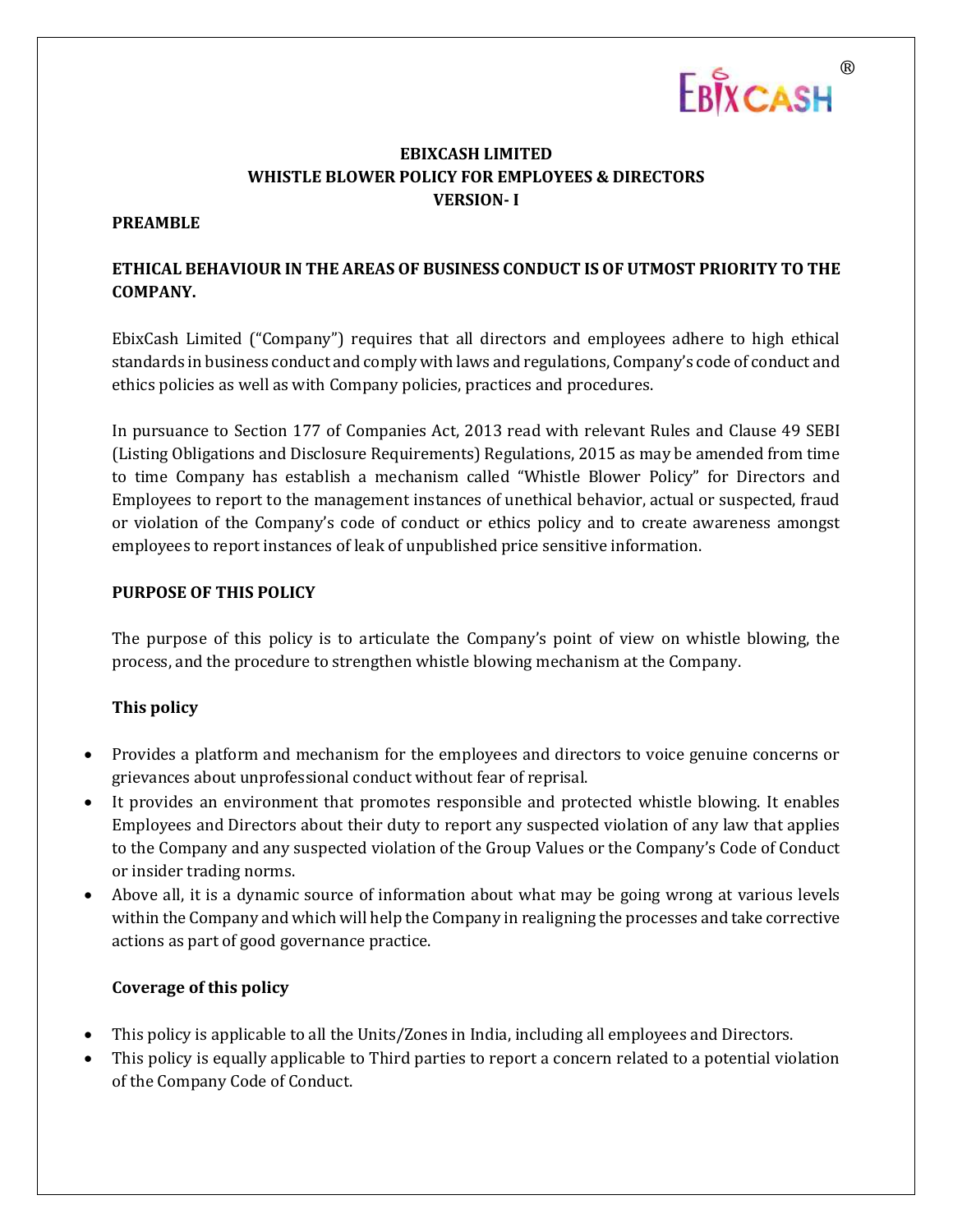

#### **WHO IS A WHISTLE BLOWER?**

Any Employee or Director who discloses or demonstrates an evidence of an unethical activity or any conduct that may constitute breach of the Company's Code of Conduct or Group Values. This Whistle Blower has come to the decision to make a disclosure or express a genuine concern /grievance/allegations, after a lot of thought.

### **PROTECTION**

The process is designed to offer protection to the Whistle Blower (employees and directors) provided that the disclosure made / concern raised / allegations made ("complaint") by a Whistle Blower is in good faith and the alleged action or non-action constitutes a genuine and serious breach of what is laid down in the Group Values and/or Company's Code of Conduct.

The Company affirms that it will not allow any Whistle Blower to be victimized for making any complaint. Any kind of victimization of the Whistle Blower brought to the notice of the Whistle Blower Officer will be treated as an act warranting disciplinary action. As a Company, we condemn any kind of discrimination, harassment, victimization or any other unfair employment practice adopted against the whistle blowers. Complete protection will be given to the whistle blowers against any unfair practices like retaliation, threat or intimidation or termination/suspension of service, disciplinary action, transfer, demotion, refusal of promotion, or the like including any direct or indirect use of authority to obstruct the Whistle Blower's right to continue to perform his/her duties/functions in a free and fair manner.

#### **REPORTING IN GOOD FAITH**

Every Whistle Blower is expected to read and understand this policy and abide by it. It is recommended that any individual who wishes to report, do so after gathering adequate facts/data to substantiate the complaint and not complain merely on hearsay or rumour. This also means that no action should be taken against the whistle blower, if the complaint was made in good faith, but no misconduct was confirmed on subsequent investigation.

However, if a complaint, after an investigation proves to be frivolous, malicious or made with ulterior intent/motive, the Whistle Blower Officer should take appropriate disciplinary or legal action against the concerned whistle blower.

#### **DEALING WITH ANONYMITY**

A Whistle Blower may choose to keep his/her identity anonymous. In such cases, the complaint should be accompanied with strong evidence and data.